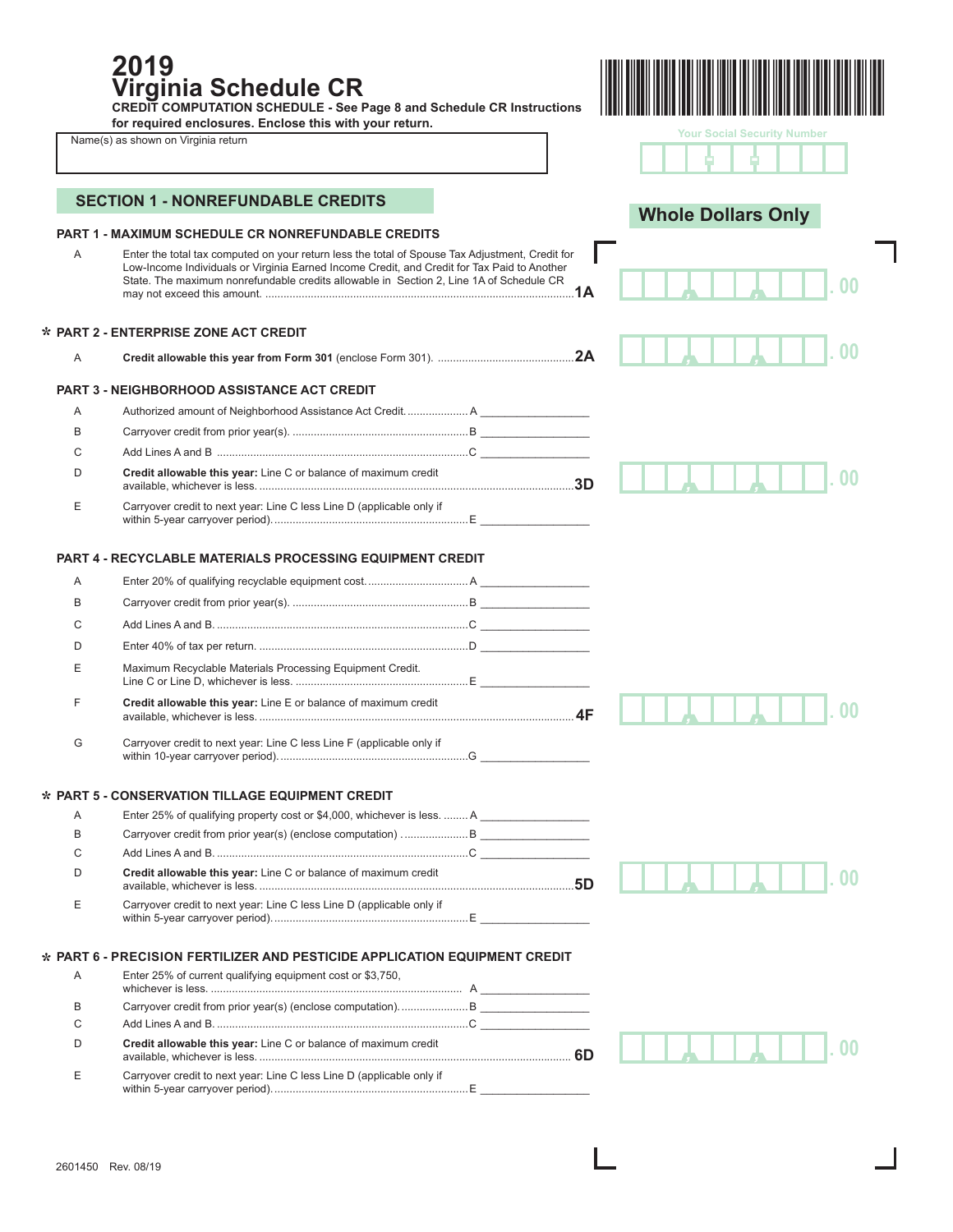

I

ı

# **PART 7 - CLEAN-FUEL VEHICLE AND VEHICLE EMISSIONS TESTING EQUIPMENT CREDITS \***

## **Clean-Fuel Vehicle and Qualified Electric Vehicle Credit**

**\***

| A | Carryover credit from prior year(s) (enclose computation) A                                                                                                                                                   |  |
|---|---------------------------------------------------------------------------------------------------------------------------------------------------------------------------------------------------------------|--|
| B | Credit allowable this year: Line A or balance of maximum credit                                                                                                                                               |  |
| C | Carryover credit to next year: Line A less Line B (applicable only if                                                                                                                                         |  |
|   | <b>Vehicle Emissions Testing Equipment Credit</b>                                                                                                                                                             |  |
| D | Enter 20% of the purchase or lease price paid during the year for                                                                                                                                             |  |
| E | Carryover credit from prior year(s) (enclose computation) E                                                                                                                                                   |  |
| F |                                                                                                                                                                                                               |  |
| G | Credit allowable this year: Line F or balance of maximum credit                                                                                                                                               |  |
| H | Carryover credit to next year: Line F less Line G (applicable only                                                                                                                                            |  |
|   | PART 8 - MAJOR BUSINESS FACILITY JOB TAX CREDIT                                                                                                                                                               |  |
| Α | Current credit amount authorized by the Department of Taxation                                                                                                                                                |  |
| B |                                                                                                                                                                                                               |  |
| C |                                                                                                                                                                                                               |  |
| D | Credit allowable this year: Line C or the balance of the maximum                                                                                                                                              |  |
| Ε | Carryover credit to next year: Line C less Line D                                                                                                                                                             |  |
|   | PART 9 - FOREIGN SOURCE RETIREMENT INCOME TAX CREDIT                                                                                                                                                          |  |
| A | Qualifying taxable income on which the tax in the foreign                                                                                                                                                     |  |
| B |                                                                                                                                                                                                               |  |
| C | Qualifying tax paid to the foreign country.                                                                                                                                                                   |  |
| D |                                                                                                                                                                                                               |  |
| E | Income percentage. Divide Line A by Line B. Compute to one decimal                                                                                                                                            |  |
| F |                                                                                                                                                                                                               |  |
| G | Credit allowable this year: Enter the lesser of Line C or Line F,                                                                                                                                             |  |
|   | PART 10 - HISTORIC REHABILITATION TAX CREDIT                                                                                                                                                                  |  |
| A |                                                                                                                                                                                                               |  |
| B |                                                                                                                                                                                                               |  |
| C |                                                                                                                                                                                                               |  |
| D |                                                                                                                                                                                                               |  |
| E | Credit allowable this year: Enter the amount from Line D or the<br>balance of maximum credit available, whichever is less. Each credit<br>balance of maximum credit available, whichever is less. Each credit |  |
| F | Carryover credit to next year: Line D less<br>Line E. (applicable only within 10-year carryover period) F                                                                                                     |  |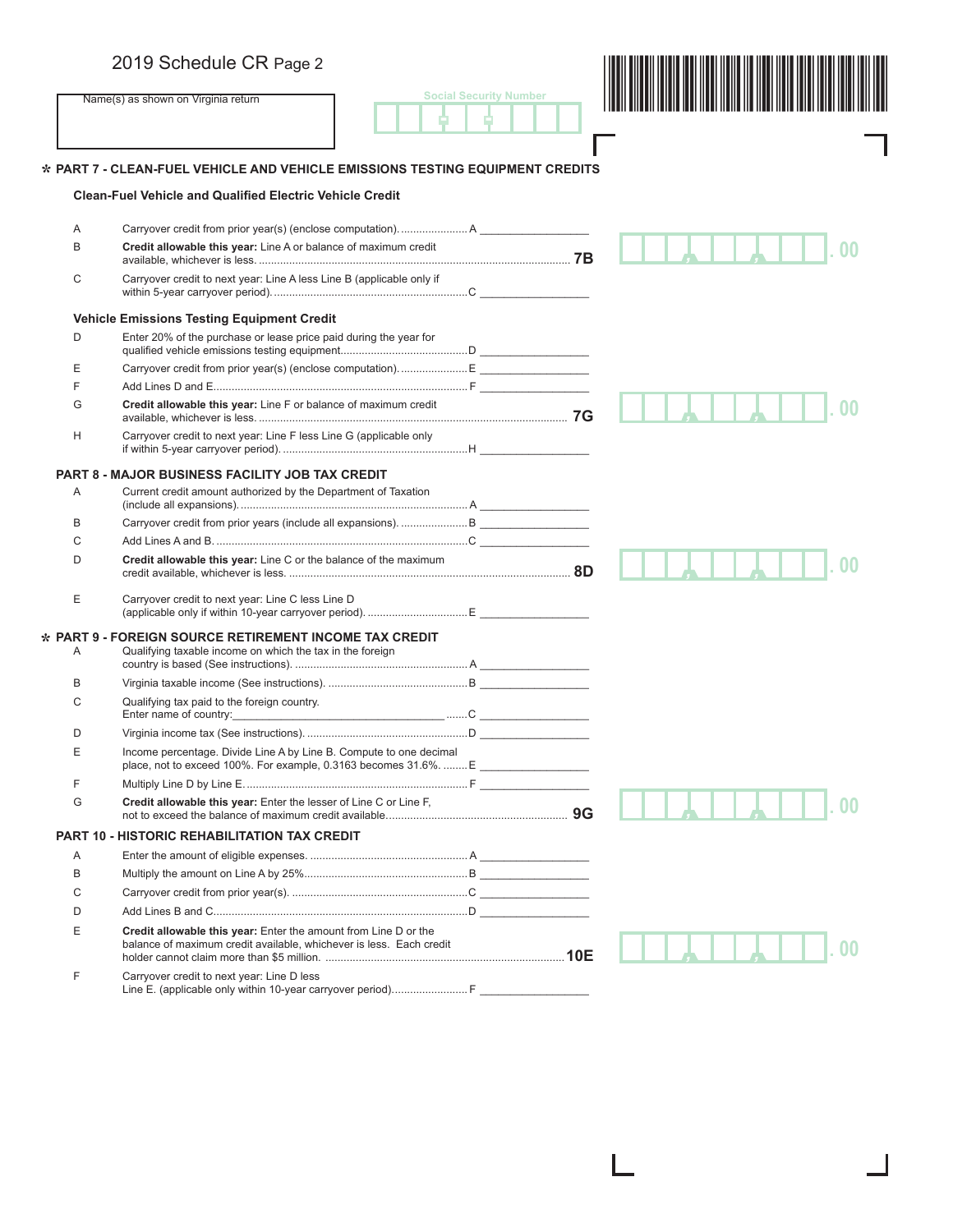|        | 2019 Schedule CR Page 3                                                                                                                                                                           |               |                               |                |
|--------|---------------------------------------------------------------------------------------------------------------------------------------------------------------------------------------------------|---------------|-------------------------------|----------------|
|        | Name(s) as shown on Virginia return                                                                                                                                                               |               | <b>Social Security Number</b> |                |
|        |                                                                                                                                                                                                   |               |                               |                |
|        | PART 11 - QUALIFIED EQUITY AND SUBORDINATED DEBT INVESTMENTS TAX CREDIT                                                                                                                           |               |                               |                |
| Α      | Credit amount authorized by the                                                                                                                                                                   | <b>SPOUSE</b> | YOU                           |                |
|        |                                                                                                                                                                                                   |               |                               |                |
| B      |                                                                                                                                                                                                   |               |                               |                |
| C      |                                                                                                                                                                                                   |               |                               |                |
| D      | Credit(s) allowable this year:<br>Your credit: Enter the amount from Line C, YOU column or the<br>balance of maximum credit available, whichever is less (not to exceed                           |               |                               |                |
|        | Be sure to claim the proper credit on the total lines                                                                                                                                             |               |                               |                |
| Е<br>F | <b>Spouse's credit:</b> Enter the amount from Line C, SPOUSE column or the<br>balance of maximum credit available, whichever is less (not to exceed<br>Carryover credit to next year:             |               |                               |                |
|        | Line C less Line D and/or Line E  (applicable                                                                                                                                                     |               |                               |                |
|        | <b>PART 12 - WORKER RETRAINING TAX CREDIT</b>                                                                                                                                                     |               |                               |                |
| A      |                                                                                                                                                                                                   |               |                               |                |
| B      | Credit allowable this year: Enter the amount from Line A or the                                                                                                                                   |               |                               | 0 <sup>0</sup> |
| C      | Carryover credit to next year: Line A less Line B                                                                                                                                                 |               |                               |                |
|        | * PART 13 - WASTE MOTOR OIL BURNING EQUIPMENT CREDIT                                                                                                                                              |               |                               |                |
| A      | Enter 50% of the purchase price paid during the taxable year for<br>equipment used exclusively for burning waste motor oil at your facilityA                                                      |               |                               |                |
| B      | Credit allowable this year: Enter the amount from Line A, up to                                                                                                                                   |               |                               |                |
|        | <b>PART 14 - CREDIT FOR PURCHASE OF LONG-TERM CARE INSURANCE</b><br>** For policies purchased 1/1/2011 - 12/31/2013 only **                                                                       |               |                               |                |
|        | This credit was repealed for taxable years beginning on or after<br>January 1, 2014. Long-Term care insurance tax credits earned<br>and unclaimed prior to January 1, 2014, may be claimed below. |               |                               |                |
|        | Enter the date the policy was issued to you. Issue date must be                                                                                                                                   |               |                               |                |
|        | Enter the date the policy was issued to your spouse. Issue date must be                                                                                                                           |               |                               |                |
| Α      |                                                                                                                                                                                                   |               |                               |                |
| B<br>C | Credit allowable this year: Enter the amount from Line A or the<br>Carryover credit to next year: Line A less                                                                                     |               |                               |                |
|        |                                                                                                                                                                                                   |               |                               |                |
|        | <b>PART 15 - BIODIESEL AND GREEN DIESEL FUELS TAX CREDIT</b>                                                                                                                                      |               |                               |                |
| Α      | Enter the amount of Biodiesel and Green Diesel Fuels Tax Credit authorized<br>by the Virginia Department of Taxation or the amount transferred to you                                             |               |                               |                |
| B      |                                                                                                                                                                                                   |               |                               |                |
| C      |                                                                                                                                                                                                   |               |                               |                |
| D      |                                                                                                                                                                                                   |               |                               |                |
| Ε      |                                                                                                                                                                                                   |               |                               |                |
| F      | Credit allowable this year: Enter the amount from Line E                                                                                                                                          |               |                               |                |
| G      | Carryover credit to next year: Line E less Line F                                                                                                                                                 |               |                               |                |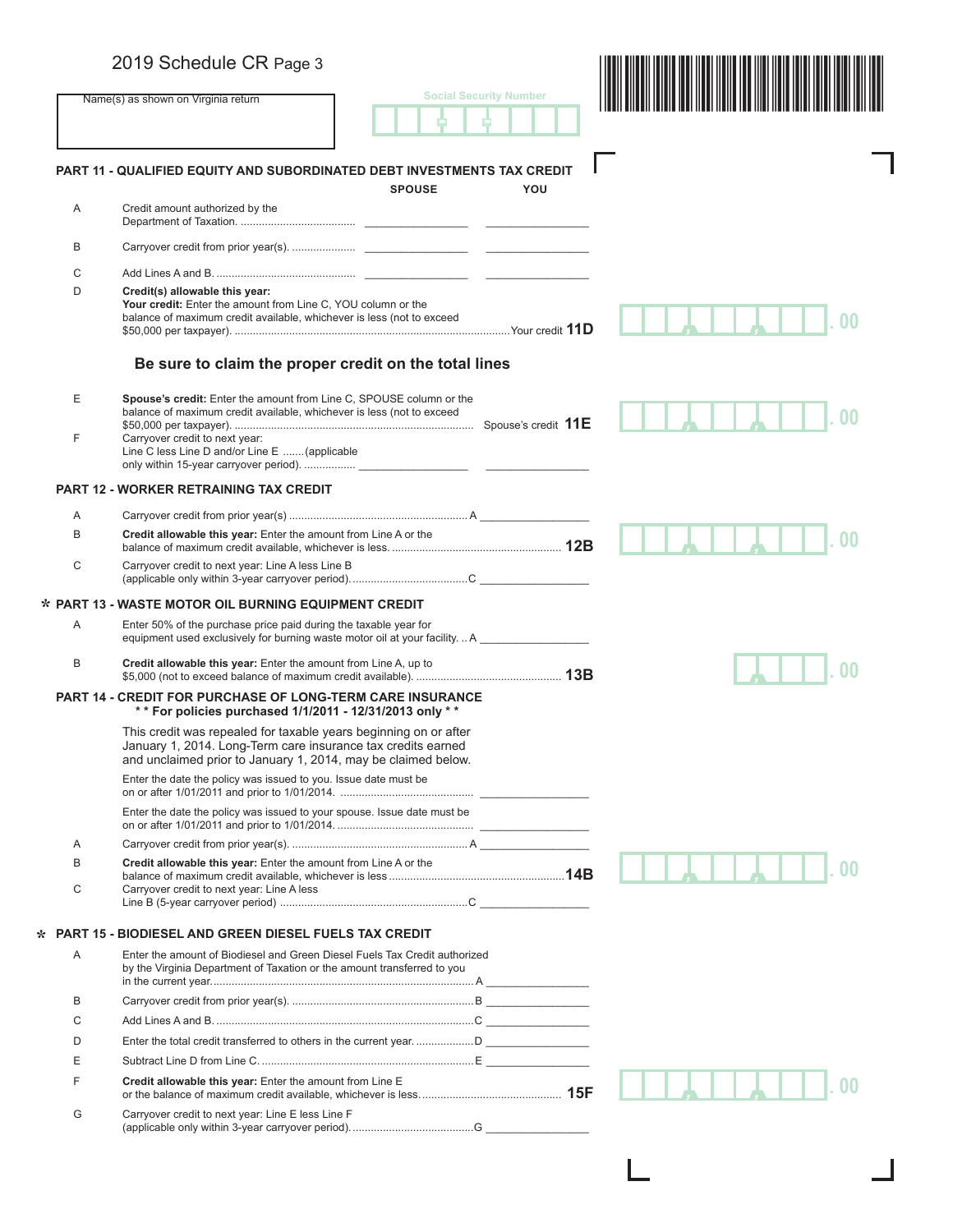|   | 2019 Schedule CR Page 4                                                                                                                      |                               |
|---|----------------------------------------------------------------------------------------------------------------------------------------------|-------------------------------|
|   | Name(s) as shown on Virginia return                                                                                                          | <b>Social Security Number</b> |
|   |                                                                                                                                              |                               |
|   | <b>PART 16 - LIVABLE HOME TAX CREDIT</b>                                                                                                     |                               |
| A | Enter the amount of the Livable Home Tax Credit authorized by the                                                                            |                               |
| B |                                                                                                                                              |                               |
| C |                                                                                                                                              |                               |
| D | Credit allowable this year: Enter the amount from Line C                                                                                     |                               |
| E | Carryover credit to next year: Line C less Line D                                                                                            |                               |
|   | <b>PART 17 - RIPARIAN WATERWAY BUFFER TAX CREDIT</b>                                                                                         |                               |
| A | Enter the amount of Riparian Waterway Buffer Tax Credit                                                                                      |                               |
| B |                                                                                                                                              |                               |
| С |                                                                                                                                              |                               |
| D | Credit allowable this year: Enter the amount from Line C                                                                                     |                               |
| Ε | Carryover credit to next year: Line C less Line D                                                                                            |                               |
|   | <b>PART 18 - LAND PRESERVATION TAX CREDIT</b><br><b>SPOUSE</b>                                                                               | YOU                           |
| A | Credit amount authorized or the amount<br>transferred to you and/or spouse in the                                                            |                               |
| B |                                                                                                                                              |                               |
| C |                                                                                                                                              |                               |
| D | Total credit transferred to others in                                                                                                        |                               |
| Ε |                                                                                                                                              |                               |
| F | Credit(s) allowable this year:                                                                                                               |                               |
|   | Your credit: Enter the amount from Line E, YOU column<br>or the balance of maximum credit available, whichever is less (not to exceed        |                               |
|   | Be sure to claim the proper credit on the total lines.                                                                                       |                               |
| G | Spouse's credit: Enter the amount from Line E, SPOUSE column<br>or the balance of maximum credit available, whichever is less (not to exceed |                               |
| Н | Carryover credit to next year: Line E less                                                                                                   |                               |
|   | PART 19 - COMMUNITY OF OPPORTUNITY TAX CREDIT                                                                                                |                               |
| Α | Enter the amount of credit authorized by the                                                                                                 |                               |
| B |                                                                                                                                              |                               |
| С |                                                                                                                                              |                               |
| D | Credit allowable this year: Enter amount from Line C or                                                                                      |                               |
| Ε | Carryover credit to next year: Line C less Line D                                                                                            |                               |
|   | <b>PART 20 - GREEN JOBS CREATION TAX CREDIT</b>                                                                                              |                               |
| Α | Enter the total eligible credit amount for each green job                                                                                    |                               |
| B |                                                                                                                                              |                               |
| С |                                                                                                                                              |                               |
| D | Credit allowable this year: Enter the amount from Line C                                                                                     |                               |
| Ε | Carryover credit to next year: Line C less Line D                                                                                            |                               |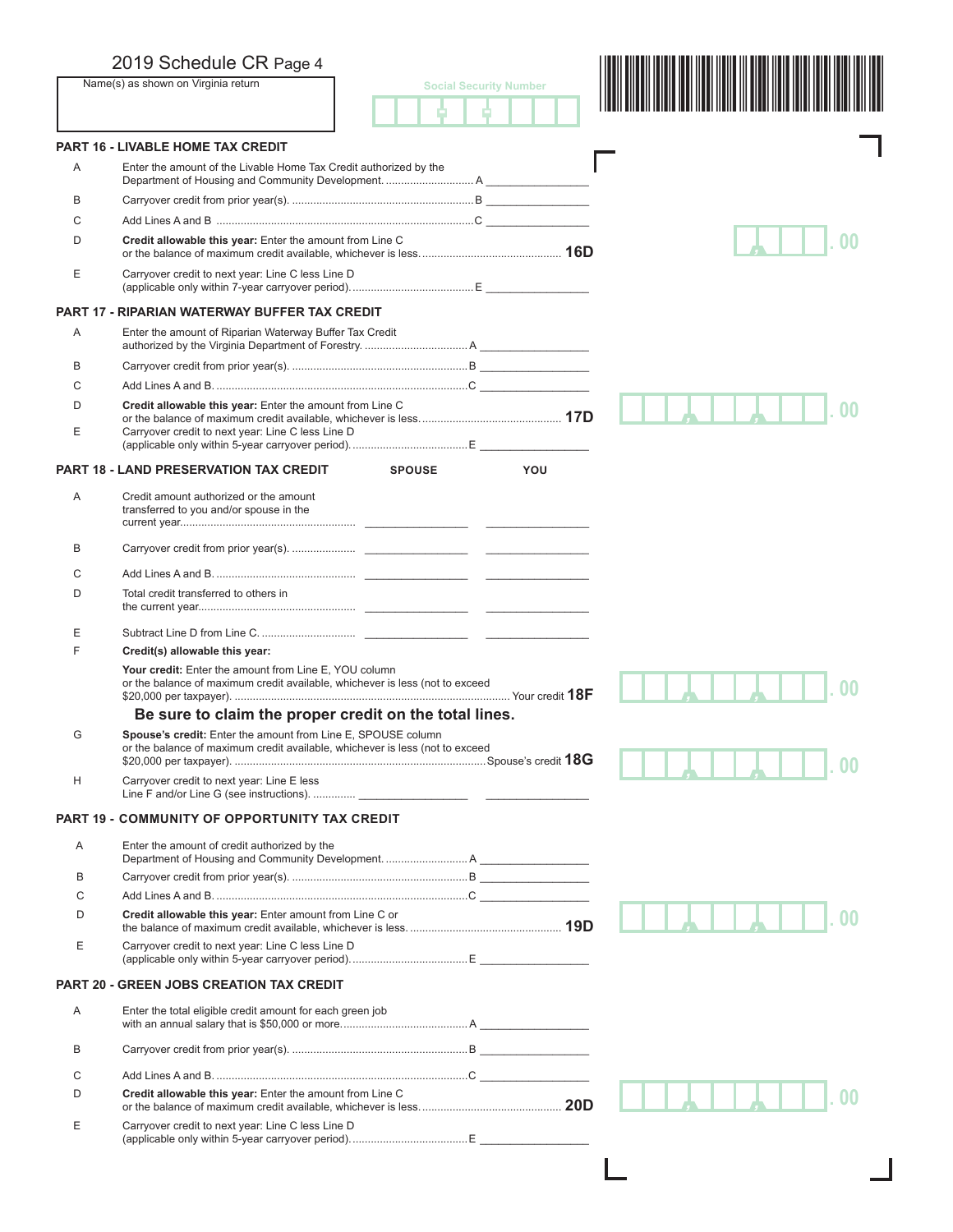**Name(s) as shown on Virginia return** 

|  | <b>Social Security Number</b> |  |  |  |
|--|-------------------------------|--|--|--|
|  |                               |  |  |  |
|  |                               |  |  |  |



1

 $\blacksquare$ 

### **PART 21 - FARM WINERIES AND VINEYARDS TAX CREDIT**

| Α | Enter the total eligible credit amount authorized by          |  |  |  |                |
|---|---------------------------------------------------------------|--|--|--|----------------|
| B |                                                               |  |  |  |                |
| C |                                                               |  |  |  |                |
| D | Credit allowable this year: Enter the amount from Line C      |  |  |  |                |
| Ε | Carryover credit to next year: Line C less Line D             |  |  |  |                |
|   | PART 22 - INTERNATIONAL TRADE FACILITY TAX CREDIT             |  |  |  |                |
| Α | Enter the total eligible credit amount authorized by          |  |  |  |                |
| B |                                                               |  |  |  |                |
| C |                                                               |  |  |  |                |
| D |                                                               |  |  |  |                |
| Ε | Maximum International Trade Facility Tax Credit: Enter the    |  |  |  |                |
| F | Credit allowable this year: Enter the amount from Line E      |  |  |  |                |
| G | Carryover credit to next year: Line C less Line F             |  |  |  |                |
|   | PART 23 - PORT VOLUME INCREASE TAX CREDIT                     |  |  |  |                |
| Α | Enter the total credit amount originating in 2019 or the      |  |  |  |                |
| В |                                                               |  |  |  |                |
| C |                                                               |  |  |  |                |
| D | Enter the credit amount earned during 2019 that was           |  |  |  |                |
| Ε |                                                               |  |  |  |                |
| F | Credit allowable this year: Enter the amount from Line E      |  |  |  |                |
| G | Carryover credit to next year: Line E less Line F             |  |  |  |                |
|   | PART 24 - BARGE AND RAIL USAGE TAX CREDIT                     |  |  |  |                |
| Α | Enter the total eligible credit amount authorized by          |  |  |  |                |
| B |                                                               |  |  |  |                |
| C |                                                               |  |  |  |                |
| D | Credit allowable this year: Enter the amount from Line C      |  |  |  |                |
| Ε | Carryover credit to next year: Line C less Line D             |  |  |  |                |
|   | <b>PART 25 - RESEARCH AND DEVELOPMENT EXPENSES TAX CREDIT</b> |  |  |  |                |
| Α | Enter the total eligible credit amount authorized by          |  |  |  |                |
| В | Credit allowable this year: Enter the amount from Line A      |  |  |  | 0 <sub>0</sub> |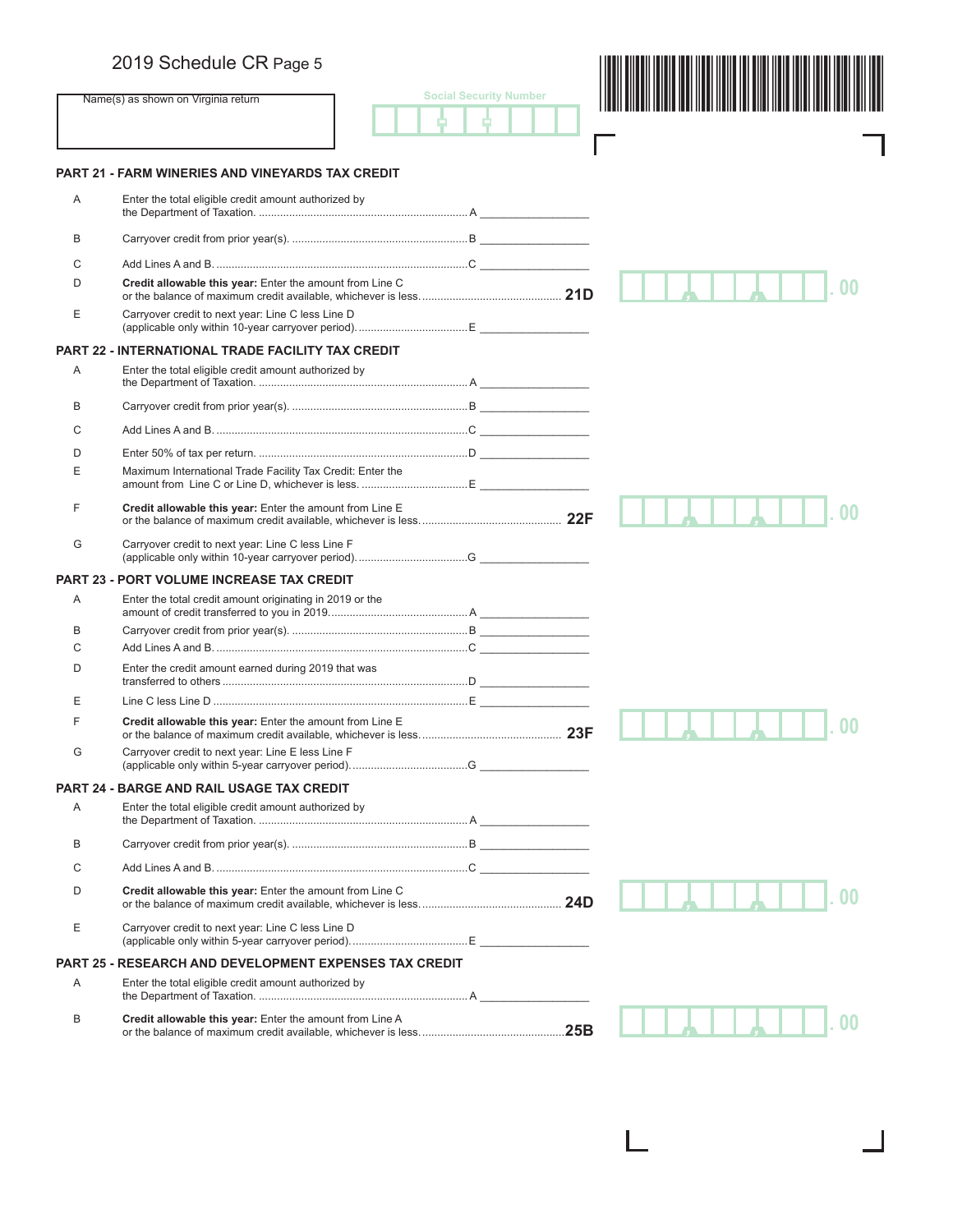# 2019 Schedule CR Page 6

|        |                                                                          | <b>Social Security Number</b> |  |
|--------|--------------------------------------------------------------------------|-------------------------------|--|
|        | Name(s) as shown on Virginia return                                      |                               |  |
|        |                                                                          |                               |  |
|        | <b>PART 26 - EDUCATION IMPROVEMENT SCHOLARSHIPS TAX CREDIT</b>           |                               |  |
| A      | Enter the total eligible credit amount authorized by                     |                               |  |
| B      |                                                                          |                               |  |
| С      |                                                                          |                               |  |
| D      | Credit allowable this year: Enter the amount from Line C                 |                               |  |
| Ε      | Carryover credit to next year: Line C less Line D                        |                               |  |
|        | <b>PART 27 - MAJOR RESEARCH AND DEVELOPMENT EXPENSES TAX CREDIT</b>      |                               |  |
| A      | Enter the total eligible credit amount authorized by                     |                               |  |
| B      |                                                                          |                               |  |
| С      |                                                                          |                               |  |
| D      | Credit allowable this year: Enter the amount from Line C or the balance  |                               |  |
|        | of maximum credit available, whichever is less. This amount cannot be    |                               |  |
| Ε      | Carryover credit to next year: Line C less Line D                        |                               |  |
|        | <b>PART 28 - FOOD CROP DONATION TAX CREDIT</b>                           |                               |  |
| Α      | Enter the total eligible credit amount authorized by                     |                               |  |
| B      |                                                                          |                               |  |
| C      |                                                                          |                               |  |
| D      | Credit allowable this year: Enter the amount from Line C                 |                               |  |
| Ε      | Carryover credit to next year: Line C less Line D                        |                               |  |
|        | * PART 29 - VIRGINIA COAL EMPLOYMENT AND PRODUCTION INCENTIVE TAX CREDIT |                               |  |
|        |                                                                          |                               |  |
|        |                                                                          |                               |  |
|        | C Credit allowable this year: Enter Line B or balance of maximum credit  |                               |  |
|        | <b>PART 30 - WORKER TRAINING TAX CREDIT</b>                              |                               |  |
| Α      | Enter the total eligible credit amount authorized by                     |                               |  |
| В      |                                                                          |                               |  |
|        |                                                                          |                               |  |
|        | Credit allowable this year: Enter the amount from Line C                 |                               |  |
| C<br>D |                                                                          |                               |  |
| Ε      | Carryover credit to next year: Line C less Line D                        |                               |  |
|        | <b>SECTION 2 - TOTAL NONREFUNDABLE CREDITS</b>                           |                               |  |
|        | <b>PART 1 - TOTAL NONREFUNDABLE CREDITS</b>                              |                               |  |

L

1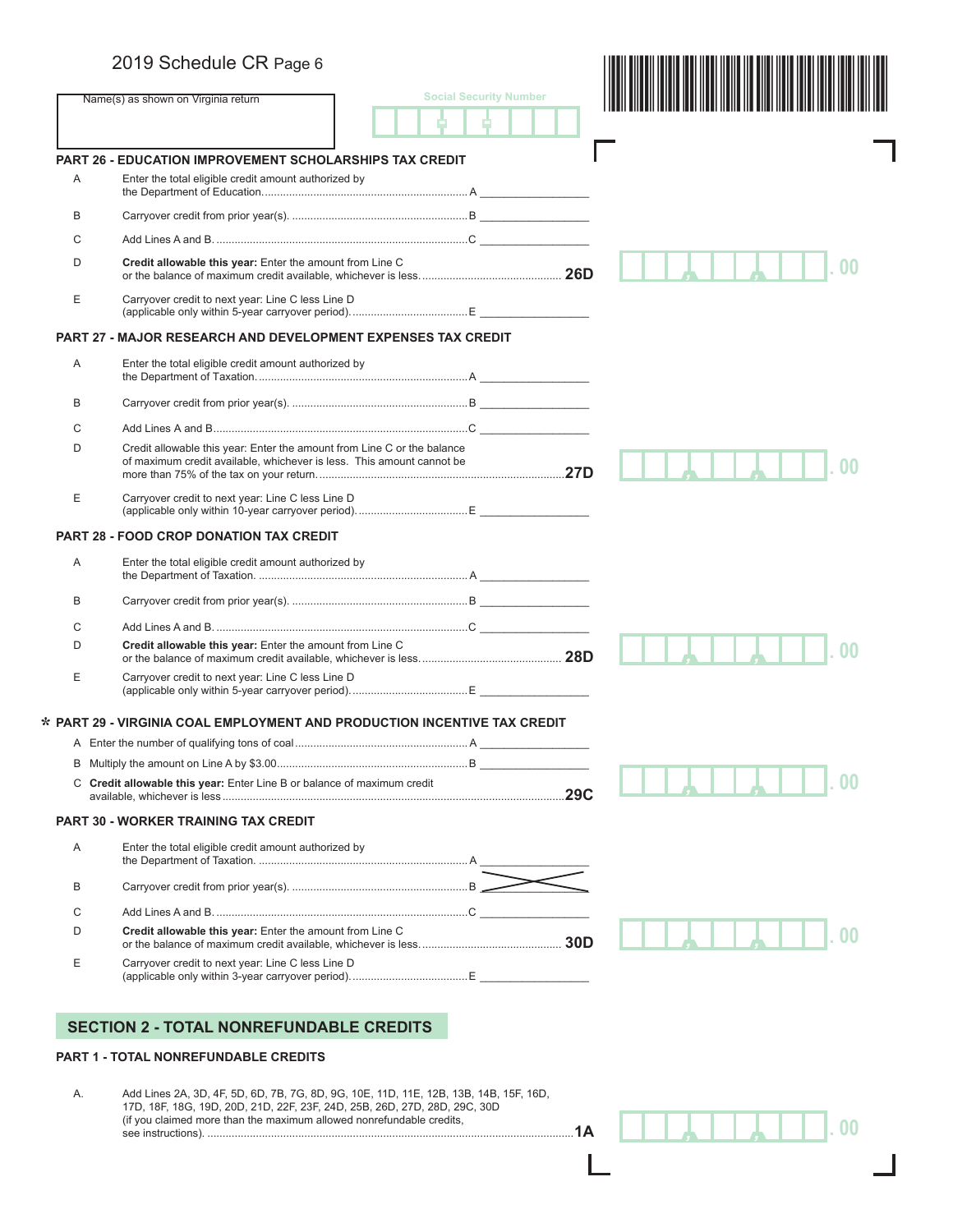# 2019 Schedule CR Page 7





┓

 $\mathbf{I}$ 

 $\Gamma$ 

# **SECTION 3 - REFUNDABLE CREDITS**

# **PART 1 - COALFIELD EMPLOYMENT ENHANCEMENT TAX CREDIT \***

| A | 100% Coalfield Employment Enhancement Tax Credit from 1(b) of your                                                                                      | 1A |  | OO             |
|---|---------------------------------------------------------------------------------------------------------------------------------------------------------|----|--|----------------|
| B |                                                                                                                                                         |    |  |                |
| С |                                                                                                                                                         |    |  |                |
| D | Total Coalfield Employment Enhancement Tax Credit allowable this                                                                                        | 1D |  |                |
| E | 2019 Coalfield Employment Enhancement Tax Credit to be applied toward your                                                                              |    |  |                |
|   | <b>PART 2 - MOTION PICTURE PRODUCTION TAX CREDIT</b>                                                                                                    |    |  |                |
| A |                                                                                                                                                         |    |  |                |
|   | * PART 3 - AGRICULTURAL BEST MANAGEMENT PRACTICES TAX CREDIT                                                                                            |    |  |                |
| A | Enter amount of credit authorized by the Department of Conservation and Recreation.                                                                     | 3A |  |                |
|   | <b>PART 4 - RESEARCH AND DEVELOPMENT EXPENSES TAX CREDIT</b>                                                                                            |    |  |                |
| A | Enter amount of Research and Development Expenses Tax Credit authorized by the                                                                          | 4A |  |                |
|   | <b>SECTION 4 - TOTAL REFUNDABLE CREDITS</b>                                                                                                             |    |  |                |
|   | <b>PART 1 - TOTAL REFUNDABLE CREDITS</b>                                                                                                                |    |  |                |
| A | Add Section 3, Part 1 - Line 1D, Part 2 - Line 2A, Part 3 - Line 3A and                                                                                 | 1A |  |                |
|   |                                                                                                                                                         |    |  |                |
|   | <b>SECTION 5 - TOTAL CURRENT YEAR CREDITS</b>                                                                                                           |    |  |                |
|   | <b>PART 1 - TOTAL CURRENT YEAR CREDITS</b>                                                                                                              |    |  |                |
| A | Total credits allowable this year. Enter the total of Section 2, Line 1A<br>and Section 4, Part 1 - Line 1A here and on Line 25 of Form 760, Line 25 of |    |  | 0 <sub>0</sub> |